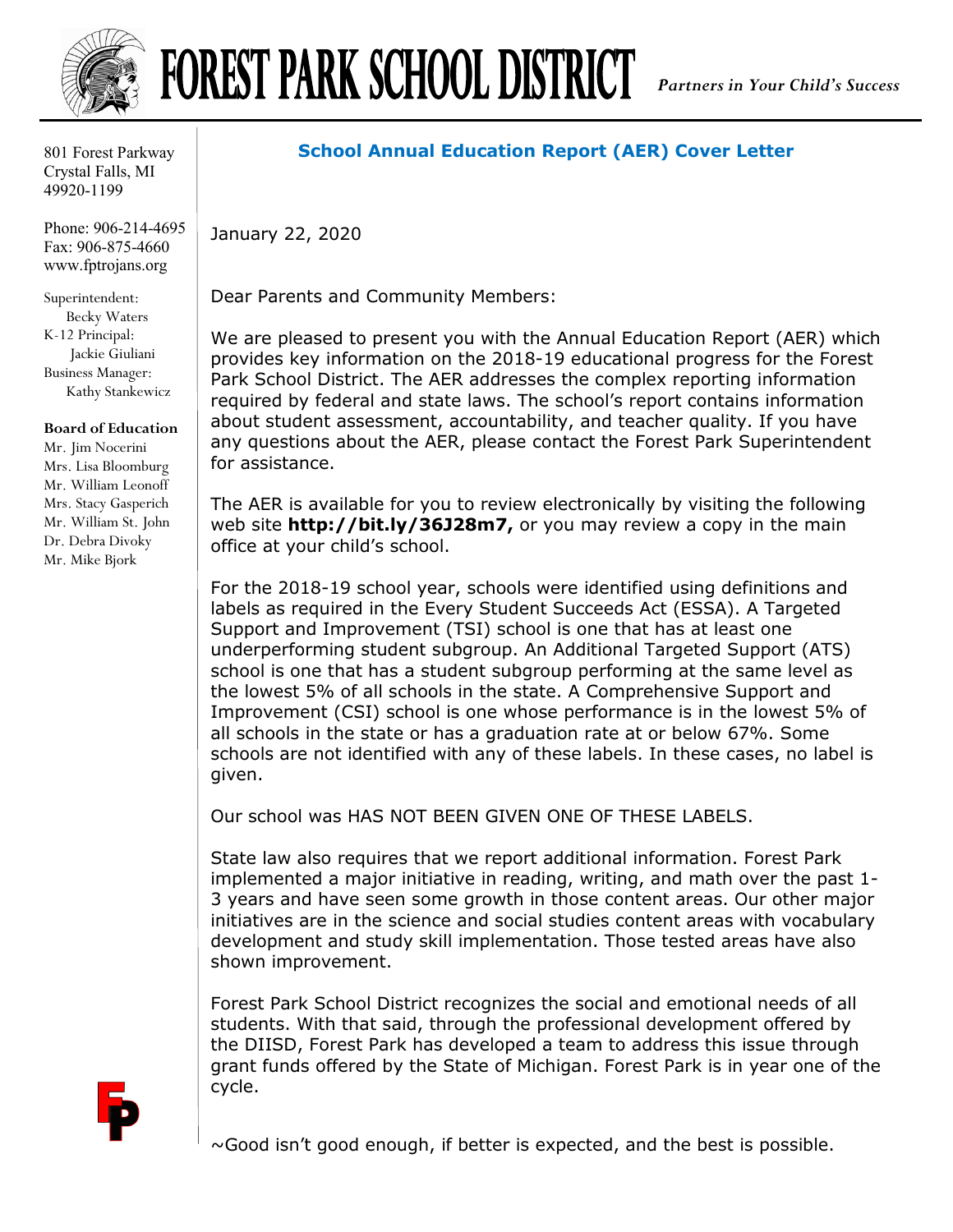In 2017, Forest Park began the implementation of blended learning with the development of a blended learning team and donation of funds to purchase devices in all classrooms. Professional development has continued for the staff in year two of the initiative.

Our major goal is to not only close the achievement gap between our highest and lowest achieving students, including our at-risk and special education population. We are a school district striving to earn 85% or higher in each scoring category.

Forest Park ensures that every student has the opportunity to enroll in the core academic curriculum courses through an individual scheduling process. The guidance counselor works with students who have a scheduling conflict or a preference to enroll in an online core academic course or dual enrollment course. This process of individualized scheduling has occurred for the past eleven years and has proven to be quite successful in providing our students with classes that fulfill the Michigan Merit Curriculum. We have implemented an online registration process that has increased scheduling communication between the student, parents and school.

Forest Park has been able to expand the Industrial Technology program through sinking fund money to incorporate welding into this curriculum area. French has also been added, as well as, elementary and middle school art class.

The Forest Park School Improvement Team continually analyzes goals, objectives and strategies throughout the school year making adjustments as needed to attain the goals set in June of each school year. In 2018-19, Forest Park became a School Wide Title I School versus a Targeted Title I school. The team has targeted various areas of improvement including scientific inquiry, math, reading fluency and comprehension, and writing, with additional relationship building activities at the K-12 levels. All areas have shown growth on state testing. The School Improvement Team designs activities for improvement areas and provides professional development to the other staff members throughout the school year.

Forest Park is unique in that we are one building with students from Pre-Kindergarten (4 year olds) through twelfth  $(12<sup>th</sup>)$  grade students. We also house the DIISD Cognitively Impaired students from Iron County. The school improvement team prides itself in the development of a mentor program we call "POWER PALS", where all students in grades K-12 are paired with an older student. The Forest Park staff designs activities monthly that enhance relationship building with the student body.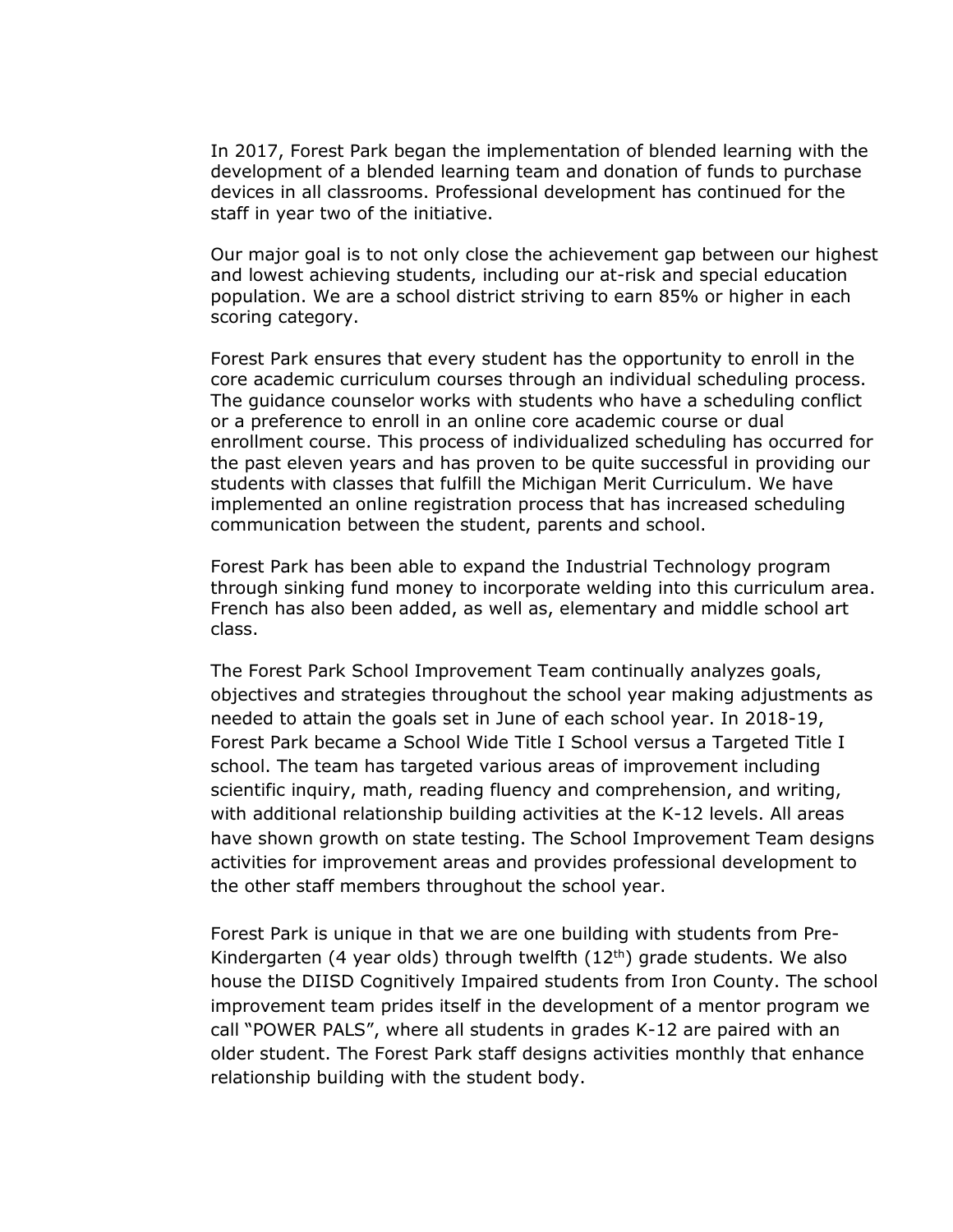The Forest Park School District follows the Michigan Merit Curriculum. The school district uses Traverse Bay ISD's online programs as a resource for the teaching staff and further curriculum development. The school district develops lessons that align with the Michigan Academic Standards which can be found on the following website:

[https://www.michigan.gov/mde/0,4615,7-140-28753\\_64839\\_65510--](https://www.michigan.gov/mde/0,4615,7-140-28753_64839_65510---,00.html) [-,00.html](https://www.michigan.gov/mde/0,4615,7-140-28753_64839_65510---,00.html)

Forest Park has not been chosen for the NAEP testing in the past five years.

The Forest Park School District parent teacher conferences reported 85% of the students had representation for conferences at the elementary level, and 75% of the 6-12 student population had representation at conferences or through personal contact. The number of parents attending conferences in the traditional sense has decreased. The number of parents reached using email has increased. Having a student data system enables parents to be informed of grades and behavior more immediately than a fall and spring conference.

As you review the data on academic achievement and success, note the progress of our students over time. The Forest Park staff and administration is committed in meeting the educational needs of all our students though their continued professional development, data review, and curriculum planning which includes monitoring and adjusting accordingly. A math initiative started in 2017-2018 school year using the math intervention program AVMR. More staff were trained in 2018-2019 with the final training of remaining staff in the 2019-2020 school year. The math curriculum is being reviewed and recommended for an update or a change depending on the results of the committee review.

We believe that to be a high performing school district we need to sustain our extensive level of parent and community involvement. I am honored to assume the responsibilities of this school district under a supportive community that takes pride in the educational, extracurricular, athletic and financial systems of the Forest Park School District. The Forest Park community passed a 1 mill, ten year sinking fund in 2017-18 to further prove their continued support in maintaining a quality building and education for our students.

Please make every effort to attend our annual PTO Open House held in August, parent teacher conferences held twice a year, family nights, track and field day, award ceremonies, athletic events, etc. We welcome